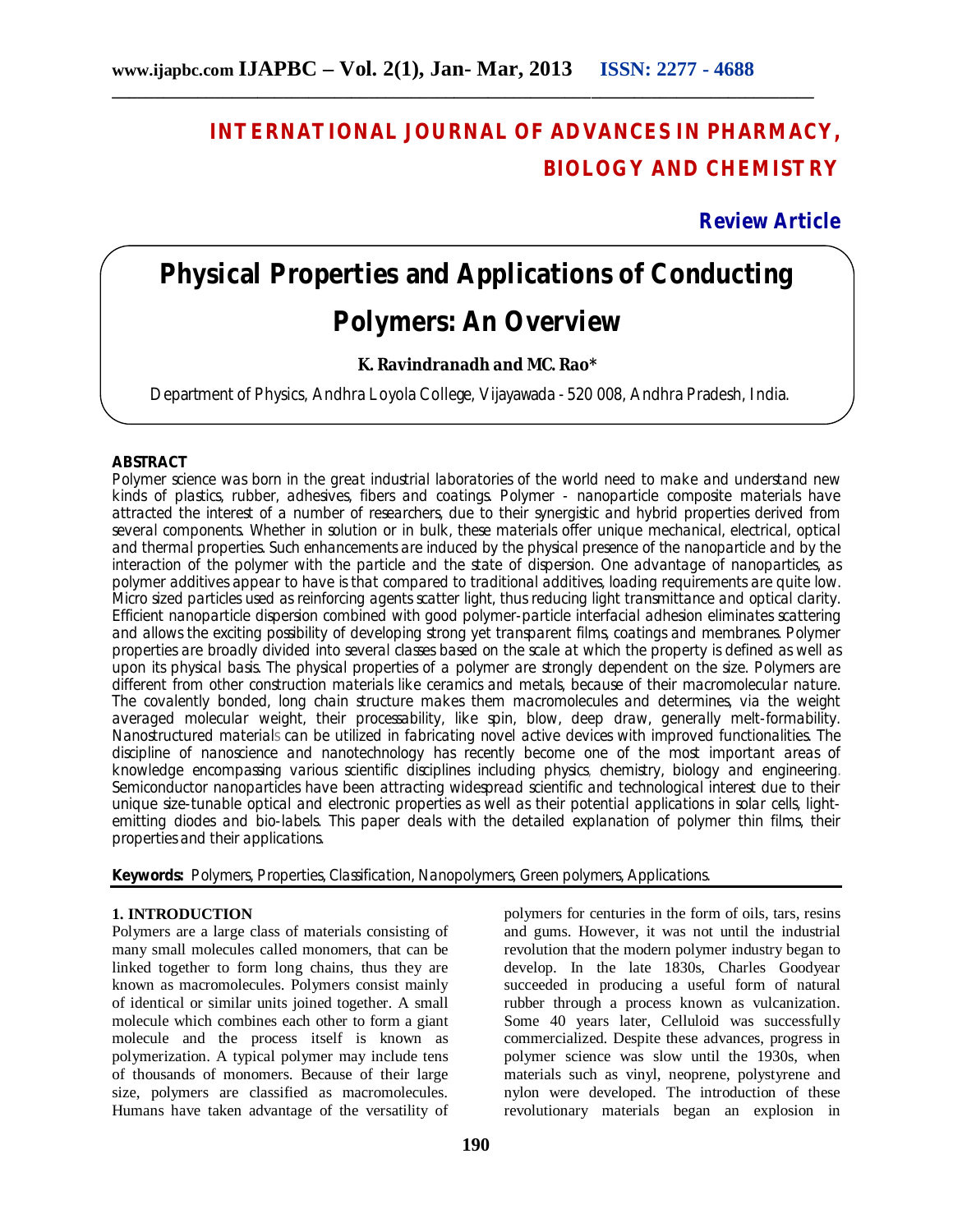polymer research that is still going on today. Unmatched in the diversity of their properties, polymers such as cotton, wool, rubber, Teflon and all plastics are used in nearly every industry. Natural and synthetic polymers can be produced with a wide range of stiffness, strength, heat resistance, density and even price. With continued research into the science and applications of polymers, they are playing an ever increasing role in society. Polymer science was born in the great industrial laboratories of the world need to make and understand new kinds of plastics, rubber, adhesives, fibers and coatings<sup>1</sup>. Only much later did polymer science come to academic life. Perhaps because of its origins polymer science tends to be more interdisciplinary than most sciences combining chemistry, chemical engineering and material science<sup>2</sup>. The trade literature sometimes refers to polymers as resins, an old term that goes back before the chemical structure of the long chains was understood. The first polymers used are natural products, especially cotton, starch, proteins and wool. In the twentieth century synthetic polymers are made<sup>3,4</sup>. Fig.1 shows the representation of polymer chain.

Ex: n  $(H_2C = CH_2) \rightarrow -CH_2 - CH_2 - CH_2 - CH_2 - CH_2 -$ <br>Ethene (Monomer) Polythene (Polymer) Polythene (Polymer)

In recent years, polymer–nanoparticle composite materials have attracted the interest of a number of researchers, due to their synergistic and hybrid properties derived from several components. Whether in solution or in bulk, these materials offer unique mechanical, electrical, optical and thermal properties. Such enhancements are induced by the physical presence of the nanoparticle and by the interaction of the polymer with the particle and the state of dispersion. One advantage of nanoparticles, as polymer additives appear to have is that compared to traditional additives, loading requirements are quite low. Micro sized particles used as reinforcing agents scatter light, thus reducing light transmittance and optical clarity. Efficient nanoparticle dispersion combined with good polymer-particle interfacial adhesion eliminates scattering and allows the exciting possibility of developing strong yet transparent films, coatings and membranes<sup>5</sup>. Polymer composites are multi-phase materials produced by combining polymer resins such as polyester, vinyl ester and epoxy, with fillers and reinforcing fibres to produce a bulk material with properties better than those of the individual base materials. Fillers are often used to provide bulk to the material, reduce cost, lower bulk density or to produce aesthetic features. Fibres are used to reinforce the polymer and improve

mechanical properties such as stiffness and strength. High strength fibres of glass, aramid and carbon are used as the primary means of carrying load, while the polymer resin protects the fibres and binds them into a cohesive structural unit. These are commonly called fibre composite materials<sup>6</sup>.

Polymers such as proteins, polysaccharides and nucleic acids are present as basic components in living organic systems. Synthetic polymers, which are designed to mimic these biopolymers, have been developed into variety of functional forms to meet the industrial and scientific applications. The synthetic polymers can be classified into different categories based on their chemical properties. Out of these, some special types of polymers have emerged as a very useful class of polymers and have their own special chemical properties and applications in various areas. These polymers are coined with different names, based on their physical or chemical properties like, stimuli-responsive polymers or smart polymers (SP) or intelligent polymers or environmental-sensitive polymers<sup>7</sup>. We shall use further on the name smart polymers for such polymer systems in this review. The characteristic feature that actually makes them smart is their ability to respond to very slight changes in the surrounding environment. The uniqueness of these materials lies not only in the fast macroscopic changes occurring in their structure but also these transitions being reversible. The responses are manifested as changes in one or more of the following shape, surface characteristics, solubility, formation of an intricate molecular assembly, a sol-to-gel transition and others. The environmental trigger behind these transitions can be either change in temperature or pH shift, increase in ionic strength, presence of certain metabolic chemicals, addition of an oppositely charged polymer and polycation - polyanion complex formation<sup>8</sup>. More recently, changes in electric and magnetic field, light or radiation forces have also been reported as stimuli for these polymers. The physical stimuli, such as temperature, electric or magnetic fields and mechanical stress, will affect the level of various energy sources and alter molecular interactions at critical onset points. They undergo fast, reversible changes in microstructure from a hydrophilic to a hydrophobic state. These changes are apparent at the macroscopic level as precipitate formation from a solution or order-of-magnitude changes in the size and water content of stimuliresponsive hydro gels. An appropriate proportion of hydrophobicity and hydrophilicity in the molecular structure of the polymer is believed to be required for the phase transition to occur<sup>9-11</sup>.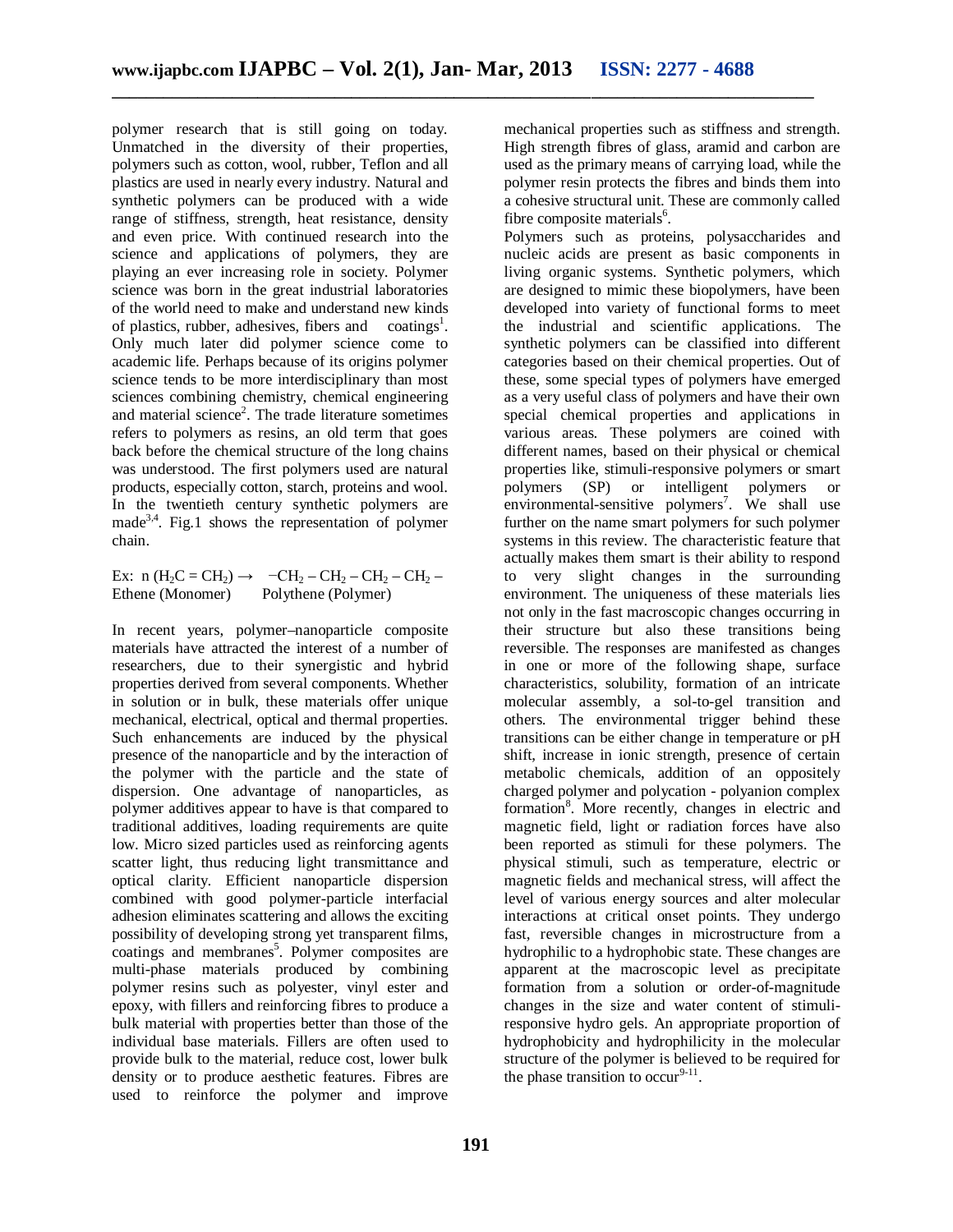Laser ablation of polymers was first reported in  $1982^{12}$ ,  $13$  and fast became an important research area<sup>14</sup>. Laser ablation was originally envisioned as a possible alternative or complementary technique to conventional photolithography, due to the lower number of processing steps; but up to now, this potential could not be exploited with commercially available polymers, such as polymethylmethacrylate (PMMA), polyimide (PI) and polycarbonate (PC), etc.<sup>15</sup>. These polymers have severe drawbacks, such as low sensitivity, carbonization upon irradiation, or ablation debris contaminating the surface and optics. Therefore, novel photopolymers were developed to<br>overcome these limitations<sup>16</sup>. Photochemical  $overcome$  these  $\text{limitations}^{16}$ . Photochemical considerations have been applied to the design of these polymers. They were designed for an irradiation wavelength of 308 nm, because not all photolithographic processes require a resolution in the sub-micrometer range and it is possible to decouple the absorption of the photo chemically active groups from the absorption of other parts of the polymer structure. This concept can be used to test whether the incorporation of photo chemically active groups into the polymer chain improves the ablation characteristics. The XeClexcimer laser (308 nm) is a technically interesting tool, due to the long lifetime of gas fills and laser optics. The most promising approach for the design of these 'laser ablation polymers' is the incorporation of the photo chemically active chromophore into the main polymer chain<sup>17</sup>.

# **2. PROPERTIES OF POLYMERS**

Polymer properties are broadly divided into several classes based on the scale at which the property is defined as well as upon its physical basis<sup>18</sup>. The most basic property of a polymer is the identity of its constituent monomers. A second set of properties, known as microstructure, essentially describe the arrangement of these monomers within the polymer at the scale of a single chain. These basic structural properties play a major role in determining bulk physical properties of the polymer. The physical properties<sup>19</sup> of a polymer are strongly dependent on the size. Polymer's size may also be expressed in terms of molecular weight. The chemical properties of polymer chains play a large part in determining polymer's properties. Because polymer chains are so long, these interchange forces are amplified far beyond the attractions between conventional molecules. Different side groups on the polymer can lend the polymer to ionic bonding or hydrogen bonding between its own chains. These stronger forces typically result in higher tensile strength and higher crystalline melting points.

In recent years, polymer-nanoparticle composite materials have attracted the interest of a number of researchers, due to their synergistic and hybrid properties derived from several components. Whether in solution or in bulk, these materials offer unique mechanical, electrical, optical and thermal properties. Such enhancements are induced by the physical presence of the nanoparticle and by the interaction of the polymer with the particle and the state of dispersion. One advantage of nanoparticles, as polymer additives appear to have is that compared to traditional additives, loading requirements are quite low. Microsized particles used as reinforcing agents scatter light, thus reducing light transmittance and optical clarity. Efficient nanoparticle dispersion combined with good polymer–particle interfacial adhesion eliminates scattering and allows the exciting possibility of developing strong yet transparent films, coatings and membranes $20$ .

# **2.1 Physical properties**

**Density:** Optical glass types number in the hundreds. The glass types available from the catalogs cover a wide range of optical, physical, thermal and chemical properties. The density of these materials varies from about 2.3  $g/cm<sup>3</sup>$  to about 6.3  $g/cm<sup>3</sup>$ . The heaviest optically viable polymer possesses a density of only about 1.4  $g/cm^3$ , whereas the lightest of these materials will readily float in water, having a density of 0.83  $g/cm<sup>3</sup>$ . All other things being equal, the total element count in an optical system may often be reduced by the inclusion of non spherical surfaces. All things considered, then, polymeric optical systems may be made much less massive than their glass counterparts, especially if aspheric technology is applied to the polymer optical trains<sup>21</sup>.

**Hardness:** Although cosmetic blemishes rarely impact final image quality, optical surfaces are customarily expected to be relatively free of scratches, pits and the like. Ordinary usage, especially cleaning procedures, is likely to result in some scratching with the passage of time. Most common optical glasses possess sufficient hardness that they are relatively immune to damage, if some modest amount of care is exercised. The polymeric optical materials, on the other hand, are often so soft that a determined thumbnail will permanently indent them. The hardness of polymeric optics is difficult to quantify, since this parameter is not only materialdependent, but also dependent upon the processing. Suffice it to say that handling procedures which would result in little or no damage to a glass element may produce considerable evidence of abrasion in a polymeric surface, particularly in a thermoplastic. In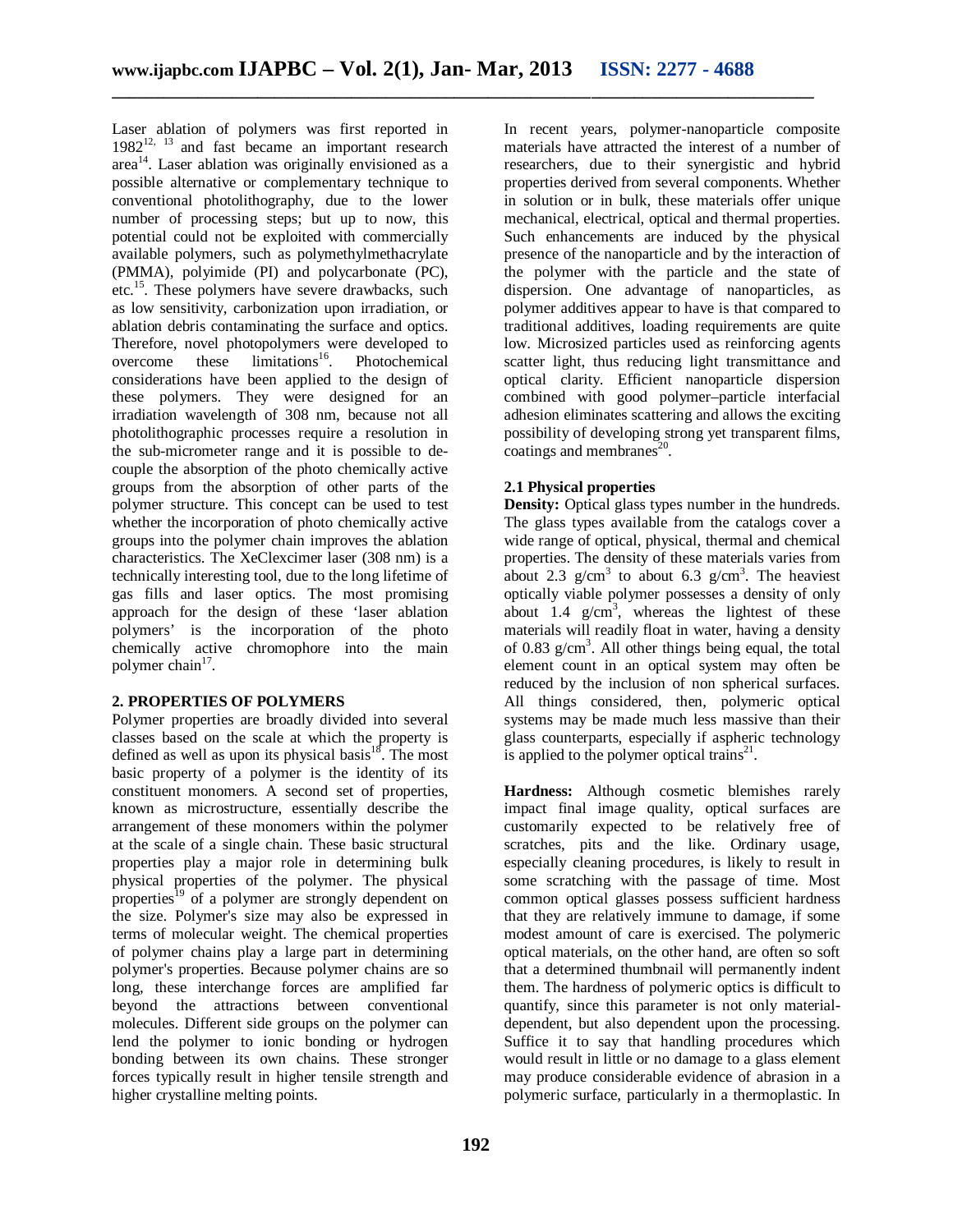fact, the compressibility of most thermoplastic polymers is such that the support for hard surface coatings is sufficiently low that protection provides immunity against only superficial abrasion. These deficiencies are of no particular consequence, however, if the questionable surfaces are internal and thereby inaccessible.

**Rigidity:** A property closely related to hardness is the elastic modulus, or Young's modulus. This quantity and the elongation factor at yield are determinants of the impact resistance, a performance parameter in which the polymers outshine the glasses. These properties are, again, dependent upon the specified polymeric alloy, any additives which may be present and processing history of the polymer and cannot be dependably quoted. Those properties which create good impact resistance become liabilities if an optical part is subjected to some torsion or compressive stress. Since optical surface profiles must often be maintained to sub wavelength accuracy, improper choice of the thickness / diameter ratio or excessive compression by retaining rings, may produce unacceptable optical figure deformations. Polymer chemistry is a complex subject probably best avoided in a discussion of polymer optics. Carbon-based polymers have been synthesized to include an extensive variety of chemical subgroups, however. Unfortunately, relatively few of these materials are actually in regular production and only a handful of those possess useful optical properties for imaging  $p$ urposes $^{22, 23}$ .

**Additives:** Polymers are normally available in a variety of melt flow grades, each of which possesses viscosity properties best suited to use in parts having specific form factors. A number of additives are commonly present in these materials. Such additives may or may not be appropriate in an optical application. Additives for such things as flame retardancy, lubricants, lubrication and mold release are best avoided if not included to address a specific requirement. Frequently, colorants are added for the purpose of neutralizing the naturally occurring coloration of the material. These additives create an artificial, but clear, appearance. The colorants must, of course, absorb energy to accomplish this, resulting in a net reduction in total spectral transmission.

**Radiation Resistance:** Most of the optical polymers will be seen to exhibit some amount of fluorescence if irradiated by sufficiently intense high-energy radiation. High-energy radiation of the ultraviolet and ionizing varieties will, in addition, produce varying

amounts of polymer chain cross linking, depending upon the specific polymer chemistry. Cross linking typically results in discoloration of the material and some amount of non uniform energy absorption. Inhibitors may be added to the polymeric material to retard cross linking, although, oddly enough, the polymers most susceptible to UV-induced discoloration are generally the least likely to be affected by ionizing radiation and vice versa.

# **2.2 Optical properties**

**Variations:** It is only a fortuitous accident that some of the polymers exhibit useful optical behavior, since most all of these materials were originally developed for other end uses. The possible exceptions are the materials used for eyeglass applications and the materials for optical information storage. Citation of optical properties for any polymeric material must be done with some caution and qualification, as different melt flow grades may exhibit slightly different refractive index properties. Additives to regulate lubricity, color and so on can also produce subtle alterations in the spectral transmission properties.

**Spectral Transmission:** In general, the carbon-based optical polymers are visible-wavelength materials, absorbing fairly strongly in the ultraviolet and throughout the infrared. This is not readily apparent from the absorption spectra published in numerous references though. Such data are normally generated by spectroscopists for the purpose of identifying chemical structure and are representative of very thin samples. One can easily develop the impression from this information that the polymers transmit well over a wide spectral range. Parenthetically, most of these polymers, while they have been characterized in the laboratory, are not commercially available. What is needed for optical design purposes is transmission data taken from samples having sufficient thickness to be useful for imaging purposes. Some specially formulated variants of poly-methylmethacrylate have useful transmission down to 300 nm. Most optical polymers, however, begin to absorb in the blue portion of the visible spectrum and have additional absorption regions at about 900 nm, 1150 nm, 1350 nm, finally becoming totally opaque at about 2100 nm. The chemical structure which results in these absorption regions is common to almost all carbonbased polymers, thus the internal transmittance characteristics of these materials are remarkably similar, with the possible exception of the blue and near-UV regions. A scant few polymers do exhibit some spotty narrowband transmission leakage in the far-infrared portion of the spectrum, but in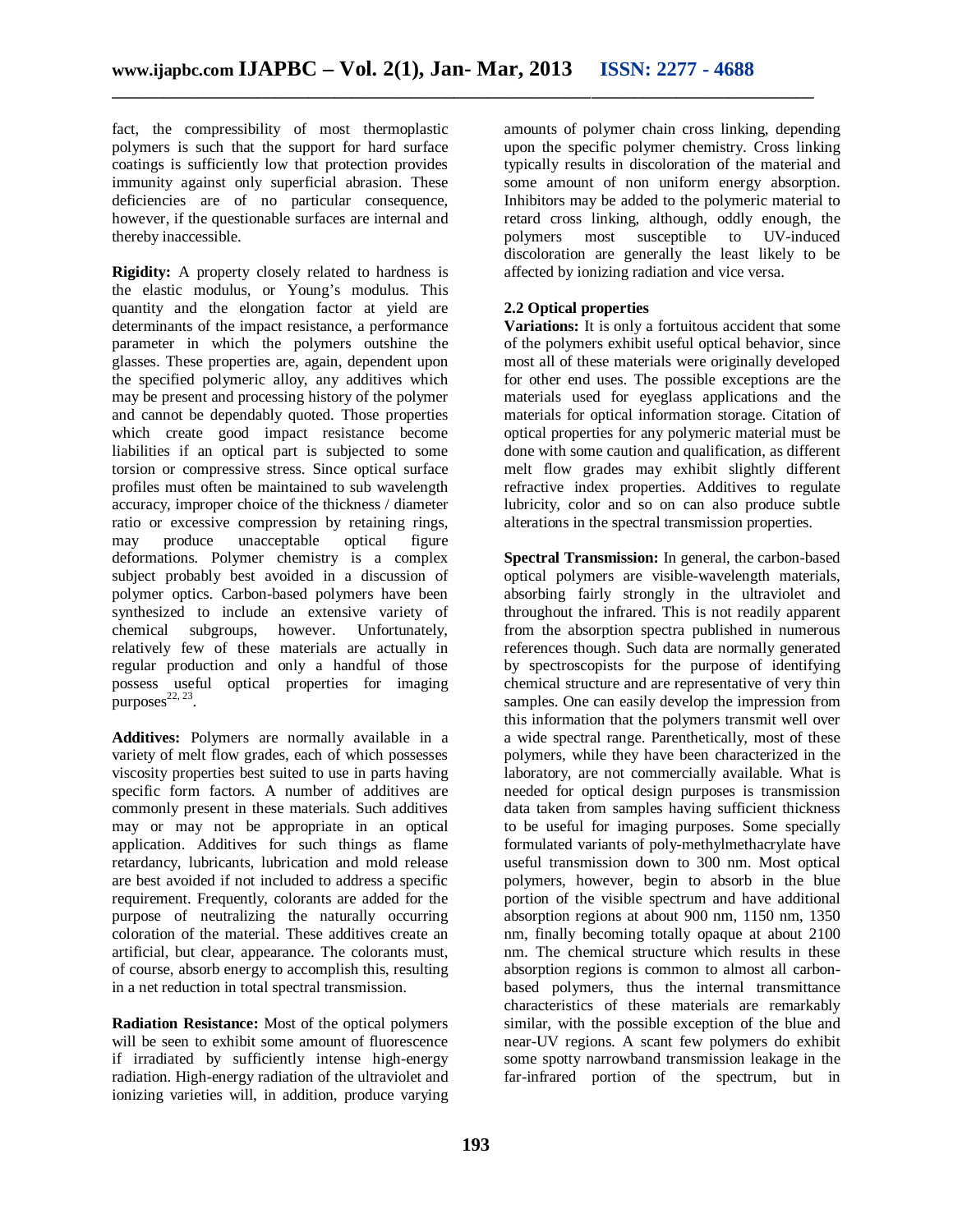thicknesses suitable only for use in filter applications<sup>24-26</sup>.

**Homogeneity:** It must be kept constantly in mind that polymeric optics are molded and not mechanically shaped. The exact optical properties of a piece cannot, therefore, be quantified prior to manufacture of the element. In fact, the precise optical properties of the bulk material in an optical element are virtually certain to be a function of both the material itself and of the process which produced the part. Some materials, notably styrene and butyrate resins are crystalline to some degree and therefore inherently birefringent. Birefringence may develop in amorphous materials, though, if the injection mold and process parameters are not optimized to prevent this occurrence. Likewise, the bulk scatter properties of a molded optical element are a function of the inherent properties of the material, but are also strongly related to the cleanliness of the processing and the heat history of the finished part.

#### **2.2 Electrical properties**

The conventional method for preparing electrically conductive polymer composites (CPCs) is by admixing conductive solid fillers such as metal particles, carbon black, graphite or carbon nanotubes into the common polymer<sup>27</sup>. On the other hand, conductive polymers were also expected to yield numerous potential applications over the last decade. Conductive polymers are a suitable replacement for inorganic materials since they exhibit extraordinary electrical properties and a wide variation in colour due to their conjugated double-bond chain structure, which derives from both their conducting or neutral (non-conducting) forms. However, they are inherently insoluble, infusible and non processable due to their strong intermolecular interactions. Therefore, high-quality conducting blends with conventional polymers by melt mixing or by solution casting are still at the development stage<sup>28</sup>. Among the conjugated conducting polymers, polyaniline (PANI) and polypyrrole (PPy) have attracted much<br>interest worldwide because of their high interest worldwide because of their high environmental, thermal and chemical stability and their high conductivities. The electrical conductivity of these polymers is between  $10^{-5}$  S/cm and  $10^2$  S/cm while being doped, whereas common insulators exhibit conductivities below  $10^{-12}$  S/cm. With a simple protonation process in PANI and  $PPy^{29}$ , both solubility in common organic solvents and compatibility with various matrix polymers on the nanometer scale can be improved.

These conducting blends or composites have been developed with a wide range of exciting properties for applications in film, fibres and coatings. Conducting polymers may therefore find applications in electromagnetic interference (EMI) shielding, transparent packaging of electronic components, solar batteries, nonlinear optical display devices, 'smart' fabrics and recording and so on. Recently, electroluminescence from conjugated polymers was observed at Cambridge Display Technologies (CDT) and this extraordinary feature could open up potential markets for organic light-emitting diodes (OLED)<sup>30</sup>. This light-emitting polymer (LEP) technology is expected to provide an opportunity for the fabrication of flexible, full-colour displays with high luminescence, small power consumption and lowcost technology. On the other hand, the Clemson, Furman, and Ga. Tech. laboratories have begun to conduct research into chameleon fibres that change the substrate colour upon application of an electrical field. These intelligent textiles based on conductive materials have been prepared by direct surface coating or by in-situ polymerization on textile substrates $^{31}$ .

The ability of polymers to act as electrical insulators is the basis for their widespread use in the electrical and electronic fields. However, material designers have sought to combine the fabrication versatility of polymers with many of the electrical properties of metals. There are instances when an increased conductivity or permittivity of the polymer is warranted, such as in applications that require antistatic materials, low-temperature heaters, electromagnetic radiation shielding and electric field grading. The method most often employed to significantly alter the electrical properties of a polymer is an extrinsic approach whereby the insulating polymer is combined with a conductive additive. The conducting additive is incorporated into polymers at levels that allow the composite to maintain its electrically insulative qualities, as well as at higher levels, which allow the composite to become electrically (semi)conductive<sup>32</sup>. Polymer composites filled with metal are of interest for many fields of engineering. This interest arises from the fact that the electrical characteristics of such composites are close to the properties of metals, whereas the mechanical properties and processing methods are typical for plastics<sup>33</sup>. The achievement of metallic properties in such composites depends on many factors and it is just the possibility of controlling the electrical and physical characteristics which determines the variety of ranges of their application. The transfer conditions of the electric charge and heat flow determine the electrical and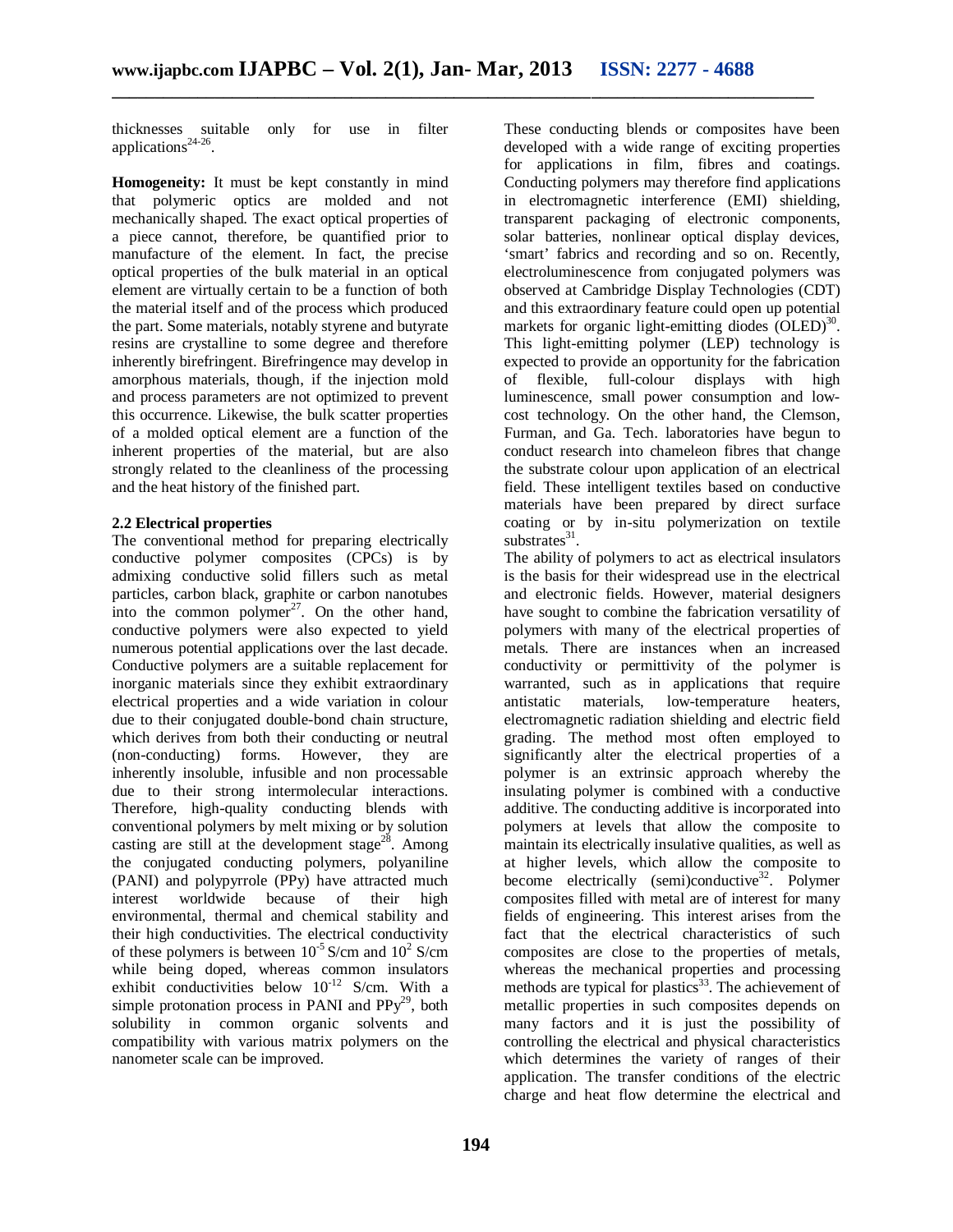thermal conductivity level in the heterogeneous polymer-filler system, in which the conductive phase is formed by dispersed metallic or carbon filler. The influence of the type of polymer matrix and filler on the electrical characteristics of the composite has been studied in many works $^{34, 35}$ .

#### **2.3 Thermal conductivity**

Thermal conductivity is a measure of the ease with which temperature is transmitted through a material and is a basic material property. Materials with high thermal conductivity are called conductors and those with low conductivity are called insulators. Solid conductors such as metals typically have thermal conductivities in the range of 10 to 400 W**/**°C m, while insulators such as polymers, glasses and ceramics have values in the range of 0.1 to 2 W**/°**C m. Furthermore, thermal conductivity changes as a weak function of temperature and rarely changes by a factor of ten within a general class of materials. Determination of a materials thermal conductivity is important in evaluating its utility for specific applications. In many of these applications, a textbook value or a single measurement near the temperature of use is sufficient to make a decision. In a few cases, however, the materials composition varies widely enough that regular measurement of thermal conductivity is required<sup>36</sup>.

#### **3. CLASSIFICATION OF POLYMERS**

Polymers are classified into different categories. Fig. 2 shows the classification of polymers.

#### **3.1 Classification on the basis of source**

(i) Natural Polymers: Natural Polymers are found in nature.

Ex: Starch, Cellulose, Proteins, Nucleic acids, Natural rubber

(ii) Synthetic Polymers: Synthetic Polymers are manmade polymers.

Ex: Polyethylene, Bakelite, Polyvinyl alcohol, Terylene

#### **3.2 Classification on the basis of structure**

(i) Linear Polymers: In Linear Polymers, monomeric units are joined in the form of long straight chains.

Ex: High Density Polythene (HDPE), Nylons, Polyester

(ii) Branched chain Polymers: Branched chain polymers are mainly linear in nature, but also possess some branches along the main chain.

Ex: Low Density Polythene (LDPE), Glycogen, Amylopectin

(iii) Three-dimensional network Polymers: Threedimensional network polymers contain monomer molecules connected to each other by only covalent bonds. They are giant molecules in which movement of individual monomeric units is prevented by strong cross-links.

Ex: Bakelite, Urea-formaldehyde, Melamine formaldehyde

#### **3.3 Classification on the basis of their methods of synthesis**

Based on the modes of synthesis, the polymers have been classified into two groups.

(i) Addition Polymers: Addition Polymers are obtained by addition polymerization method, which involves the repeated addition of monomers to yield long chains.

Ex: Polyethylene, Polypropylene, Polystyrene, etc.

(ii) Condensation Polymers: Condensation Polymers are obtained by a series of condensation reaction, generally involving two monomers.

Ex: Nylon-6, Bakelite, Polyester, etc.

#### **3.4 Classification on the basis of their growth polymer chain**

(i) Chain growth polymers: Chain growth polymers are formed by the successive addition of monomer units to the growing chain carrying reactive intermediate

Ex: Polyethene, Polypropylene, Polystyrene, etc…

(ii) Step-growth Polymers: Step-growth Polymers are formed through a series of independent reactions involving bond formation between two different monomers with loss of small molecules like  $H_2O$ , HCl, and NH<sub>3</sub>etc.

#### **3.5 Classification based on molecular forces**

On the basis of magnitude of inter molecular forces present in polymers, they are classified into four categories.

**Thermoplastics:** Molecules in a thermoplastic are held together by relatively weak intermolecular forces, so that the material softens when exposed to heat and then returns to its original condition when cooled. Most linear and slightly branched polymers are thermoplastics. All the major thermoplastics are produced by chain polymerization. Some examples are food packaging, insulation, automobile bumpers and credit cards.

**Thermosets:** Thermosets cannot be reshaped by heating. Thermosets usually are three-dimensional networked polymers in which there is a high degree of cross-linking between polymer chains. The cross-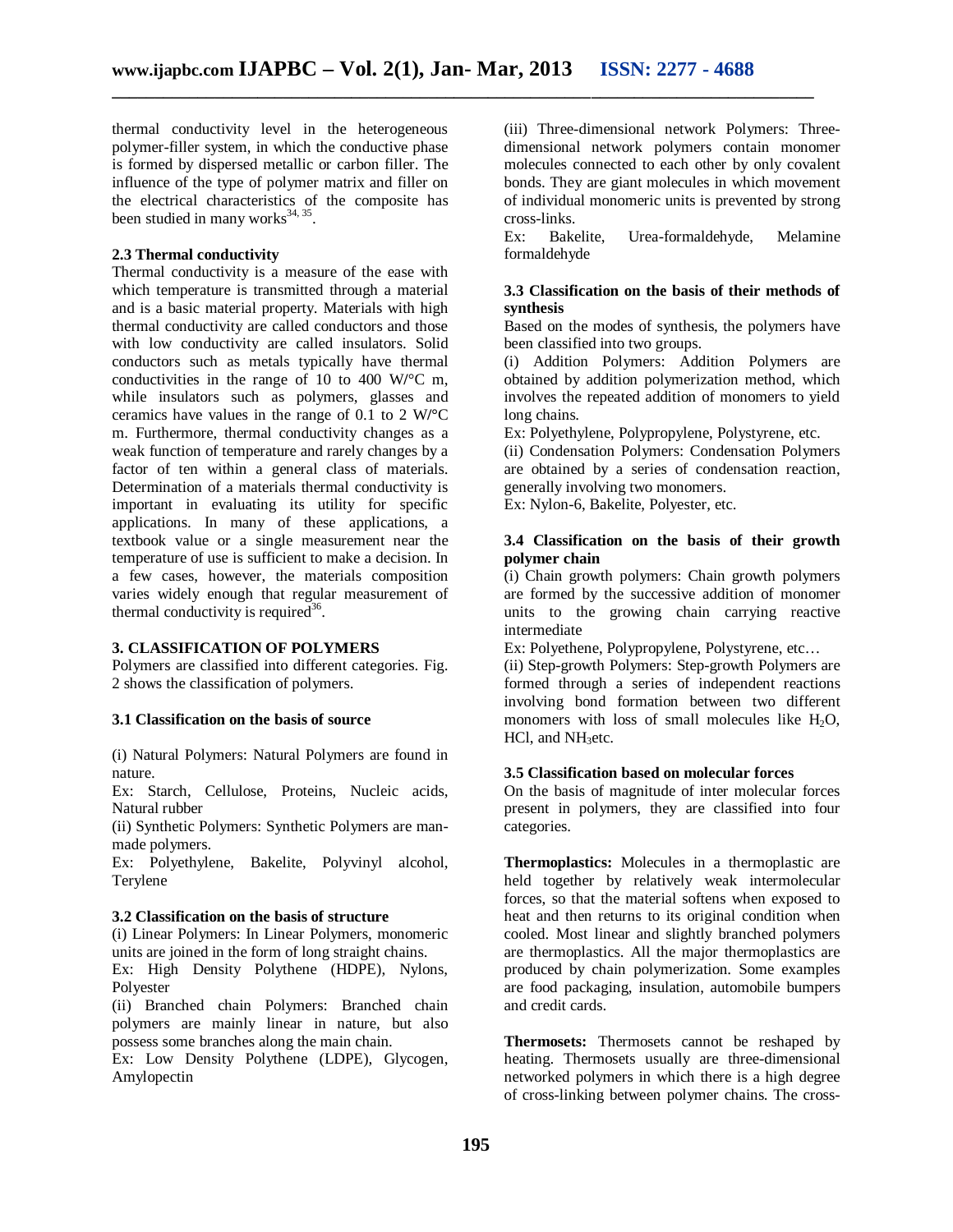linking restricts the motion of the chains and leads to a rigid material, so thermosets are strong and durable. They are primarily used in automobiles and construction. They are also used to make toys, varnishes, boat hulls and glues.

**Elastomers:** Elastomers are rubbery polymers that can be stretched easily to several times their unstretched length and which rapidly return to their original dimensions when the applied stress is released. Elastomers are cross-linked, but have a low cross-link density. An elastomer must be above its glass transition temperature Tg and have a low degree of crystallinity. Rubber bands and other elastics are made of elastomers<sup>37</sup>.

**Fibers:** Many of the polymers used for synthetic fibers are identical to those used in plastics. A fiber is often defined as having an aspect ratio of at least 100. The thickness of the fiber is expressed in terms of denier. Denier is a unit of measure for the linear mass density of fibers. It is defined as the mass in grams per 9000m. Synthetic fibers include Kevlar, carbon, PE, PTFE and nylon while natural fibers include silk, cotton, wool and wood  $\text{pulp}^{38, 39}$ .

#### **4. STRUCTURE OF POLYMERS**

Polymers are different from other construction materials like ceramics and metals, because of their macromolecular nature. The covalently bonded, long chain structure makes them macromolecules and determines, via the weight averaged molecular weight, their processability, like spin, blow, deep draw, generally melt-formability. The number averaged molecular weight, determines the mechanical strength and high molecular weights are beneficial for properties like strain to break, impact resistance, wear, etc. Thus, natural limits are met, since too high molecular weights yield too high shear and elongational viscosities that make polymers inprocessable. Prime examples are the very useful poly-tetra-fluor-ethylenes (PTFE's)<sup>40</sup> and ultrahigh-<br>molecular-weight-poly-ethylenes (UHMWPE's)<sup>41</sup> molecular-weight-poly-ethylenes and not only garbage bags are made of polyethylene, but also high-performance fibers $42$  that are even used for bullet proof vests. The resulting mechanical properties of these high performance fibers, with moduli of 150 GPa and strengths of up to 4 GPa, represent the optimal use of what the potential of the molecular structure of polymers yields, combined with their low density. Thinking about polymers, it becomes clear why living nature used the polymeric concept to build its structures, and not only in high strength applications like wood, silk or spider-webs<sup>43</sup>.

#### **5. NANO POLYMERS**

Nano structured materials can be utilized in fabricating novel active devices with improved functionalities. The discipline of Nano science and nanotechnology has recently become one of the most important areas of knowledge encompassing various scientific disciplines including physics, chemistry, biology and engineering. The word nano is derived from the Greek word "dwarf". It is the prefix for units of  $10^{-9}$ . Nano science is concerned with the study of the unique properties of matter at its nano level and exploits them to create novel structures, devices and systems for different uses. Particles having size less than 100 nm are generally called nanoparticles. These have strikingly different properties due to their small size and thus are found useful in many applications. The ability to measure and manipulate matter on the nanometer level is making possible a new generation of materials with enhanced mechanical, optical, transport and magnetic properties. Polymer nanocomposites (PNC) are a polymer or copolymer having dispersed in its nanoparticles. These may be of different shape but at least one dimension must be in the range of 1 to 50 nm. These PNC's belong to the category of multiphase systems that consume nearly 95% of plastics production. These systems require controlled mixing, stabilization of the achieved dispersion, orientation of the dispersed phase and the compounding strategies for all multi phase systems, including PNC are similar. The transition from micro to nano particles leads to change in its physical as well as chemical properties. Two of the major factors are increase in the ratio of surface area to volume and size of the particle. The increase in surface area-to-volume ratio, which increases as the particles get smaller, leads to an increasing dominance of the behavior of atoms on the surface area of particle over that of those interior of the particle. This affects the properties of particles when they are reacting with other particles. Because of higher surface area of nanoparticles the interaction with other particles within the mixture is more and this increases strength, heat resistance etc. and many factors do change for mixture $44$ . Example of nanopolymer is silicon nanospheres which show quite different characteristics like its size is 40-100 nm and it is much harder than silicon and hardness of this nano-sphere lies between that of sapphire and  $diamond<sup>45</sup>$ .

#### **5.1 Semiconducting nanopolymers**

Semiconductor nanoparticles (NPs) have been attracting widespread scientific and technological interest due to their unique size-tunable optical and electronic properties as well as their potential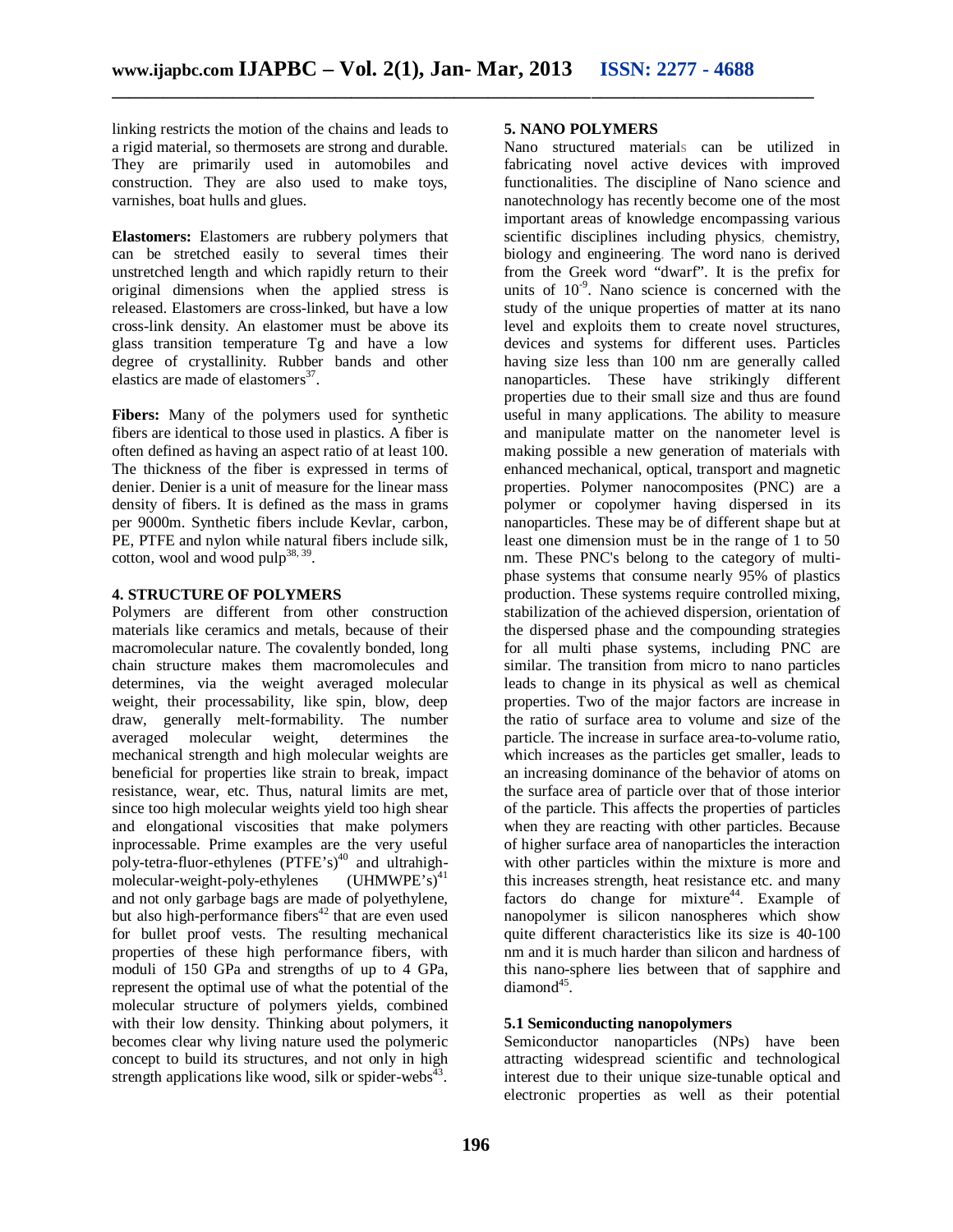applications in solar cells, light-emitting diodes (LEDs) and bio-labels46. The synthesis and characterization of these particles are quite important for betterment of optical devices. Zinc selenide (ZnSe) of II–VI group semiconductor is one of the most typical and important crystalline material for both application and research of quantum  $dots^{47}$ . ZnSe is a wide band gap (2.69 eV) semiconductor with large binding energy and a small exciton with Bohr radius of 3.8 nm at room temperature. Better results are expected for ZnSe, which has a valence band-edge at higher energy with respect to ZnS<sup>48</sup>. So ZnSe has been regarded as an efficient host to dope different transition-metal ions to modify the properties. Doped semiconductor nanoparticles have been regarded as a new class of materials which have wide range of applications in sensors, displays, electronic devices, laser devices and nonlinear optical devices, etc.<sup>49</sup>. The properties of semiconductor nanoparticles depend mainly on their shape and size due to high surface-to-volume ratio. Polymers are used as stabilizers during the preparation of semi conductor nanoparticles. Poly vinyl alcohol (PVA) is a semi crystalline, water soluble and low electrical conductivity polymer<sup>50</sup>. PVA is an odorless and tasteless, translucent white or cream colored granular powder, it has excellent film forming, emulsifying and adhesive properties. It is nontoxic. It is used as a polymer to stabilize CdSe nanoparticles<sup>51</sup>. CdSe is an important II-VI, n-type direct band gap semiconductor has engrossed substantial consideration due to its applications in light-emitting diodes, photo detectors and full color display<sup>52</sup>. The wide band gap (bulk band gap of 2.6 eV) makes CdSe as inorganic passivation, in order to improve stability, and also an attractive host for the development of doped Nanoparticles<sup>53</sup>. Cadmium selenide is a semiconducting material, but has yet to find many applications in manufacturing. CdSe nanoparticles have received a lot of attention because of their unique optical and electronic properties<sup>54</sup>.

#### **5.2 Green polymer**

Materials are said to be green when they are biodegradable and renewable. The major attractions about green composites are that they are environmentally friendly, fully degradable and sustainable in every way. At the end of their service life they can be easily disposed of or composted without harming the environment. The challenge of green composite involves basically the challenge of obtaining green polymers that are used as matrix for the production of the composites. Polymer is said to be green when it possesses environmentally favorable properties such as renewability and degradability.

Biodegradation implies degradation of a polymer in natural environment that includes changes in the chemical structure, loss of mechanical and structural properties and changing into other compounds that are beneficial to the environment<sup>55</sup>. Polymers from natural sources such as starch, lignin, cellulose acetate, poly-lactic acid (PLA), polyhydroxylalkanoates (PHA), polyhydroxylbutyrate (PHB), etc. and some synthetic sources that are degradable are classified as biopolymers<sup>56</sup>. However, those from synthetic sources are not renewable and therefore do not conform wholly to the concept of renewability and degradability<sup>57</sup>. Fig. 3 shows the Schematic representation of PLA.

#### **6. APPLICATIONS OF POLYMERS**

**Agriculture and Agribusiness:** Polymeric materials are used in and on soil to improve aeration, provide much and promote plant growth and health.

**Medicine:** Many biomaterials, especially heart valve replacements and blood vessels are made of polymers like Dacron, Teflon and Polyurethane.

**Consumer Science:** Plastic containers of all shapes and sizes are light weight and economically less expensive than the more traditional containers. Clothing, floor coverings, garbage disposal bags and packaging are other polymer applications.

**Industry:** Automobile parts, windshields for fighter planes, pipes, tanks, packing materials, insulation, wood substitutes, adhesives, matrix for composites and elastomers are all polymer applications used in the industrial market.

**Sports:** Playground equipment, various balls, golf clubs, swimming pools and protective helmets are often produced from polymers.

**Transparent and Optical Materials:** Polymers are used as windows, optical fibers, lenses, reflectors and transparent film package<sup>58</sup>.

Nanocomposites have been used in several applications such as mirror housings on various vehicle types, door handles, door panels, trunk liners, instrument panels, parcel shelves, head rests, roofs, upholstery and engine covers and intake manifolds and timing belt covers. Other applications currently being considered include impellers and blades for vacuum cleaners, power tool housings, mower hoods and covers for portable electronic equipment such as mobile phones, pagers etc. Its excellent barrier<br>properties, chemical resistance and surface properties, chemical resistance and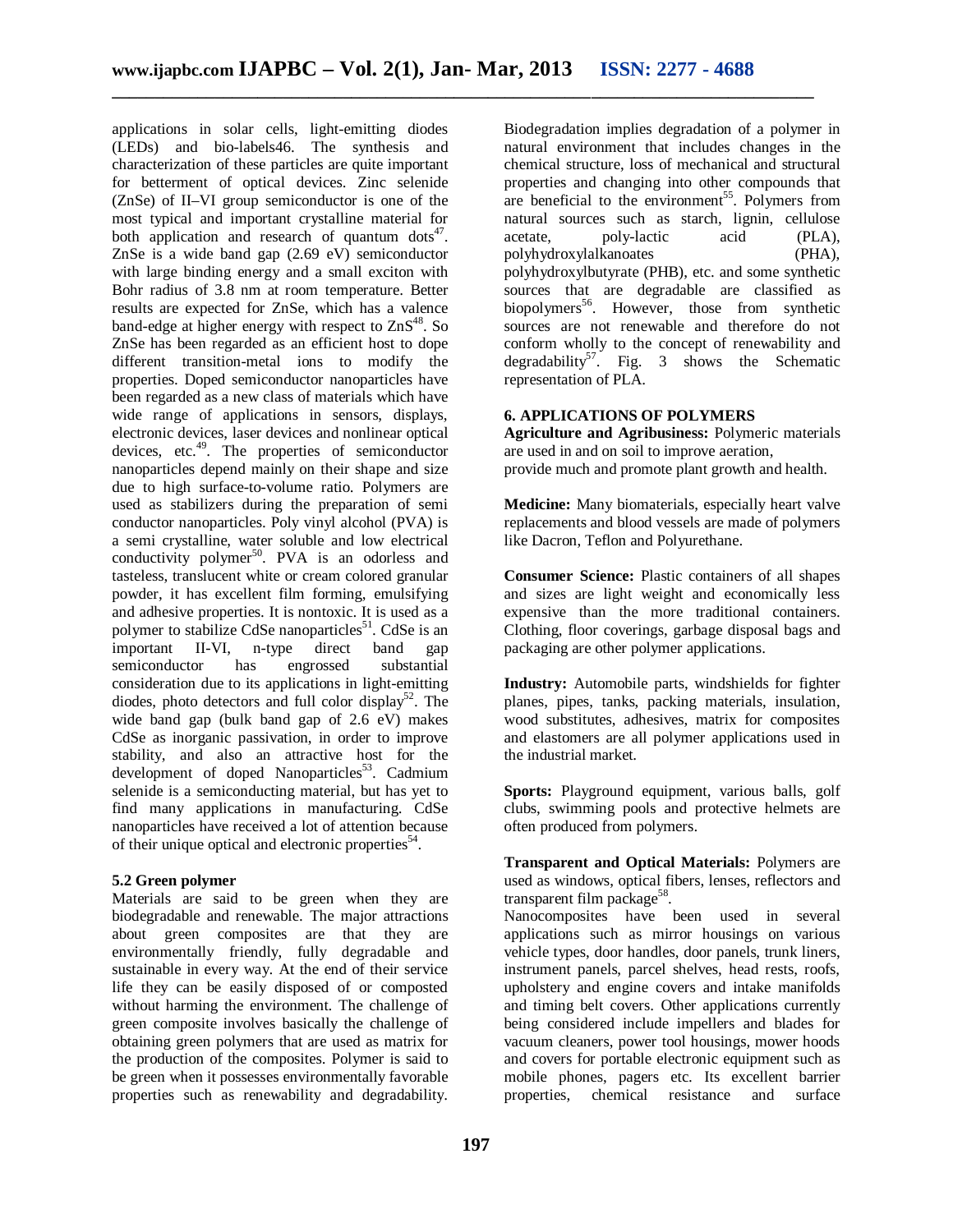appearance make it an excellent material for packaging applications such as in beer and carbonated drinks bottles and paperboard for fruit juice and dairy. Nanocomposites also have future in aerospace applications because of their light weight $^{59}$ .

#### **7. CONCLUSIONS**

In recent years, polymer–nanoparticle composite materials have attracted the interest of a number of researchers, due to their synergistic and hybrid properties derived from several components. Whether in solution or in bulk, these materials offer unique mechanical, electrical, optical and thermal properties. Such enhancements are induced by the physical presence of the nanoparticle and by the interaction of the polymer with the particle and the state of dispersion. One advantage of nanoparticles, as polymer additives appear to have is that compared to traditional additives, loading requirements are quite low. The most basic property of a polymer is the identity of its constituent monomers. A second set of properties, known as microstructure, essentially describe the arrangement of these monomers within the polymer at the scale of a single chain. These basic structural properties play a major role in determining bulk physical properties of the polymer. Nano structured materials can be utilized in fabricating novel active devices with improved functionalities. The discipline of Nano science and nanotechnology has recently become one of the most important areas of knowledge encompassing various scientific disciplines including physics, chemistry, biology and engineering. Zinc selenide of II–VI group semiconductor is one of the most typical and important crystalline material for both application and research of quantum dots. ZnSe is a wide band gap semiconductor with large binding energy and a small exciton with Bohr radius of 3.8 nm at room temperature. Better results are expected for ZnSe, which has a valence band-edge at higher energy with respect to ZnS. So ZnSe has been regarded as an efficient host to dope different transition-metal ions to modify the properties. Nanocomposites have been used in several applications such as mirror housings on various vehicle types, door handles, door panels, trunk liners, instrument panels, parcel shelves, head rests, roofs, upholstery and engine covers and intake manifolds and timing belt covers. Other applications currently being considered include impellers and blades for vacuum cleaners, power tool housings, mower hoods and covers for portable electronic equipment such as mobile phones, pagers etc.



**Fig. 1: Representation of polymer chain**







**Fig. 3: Schematic representation of poly-lactic acid**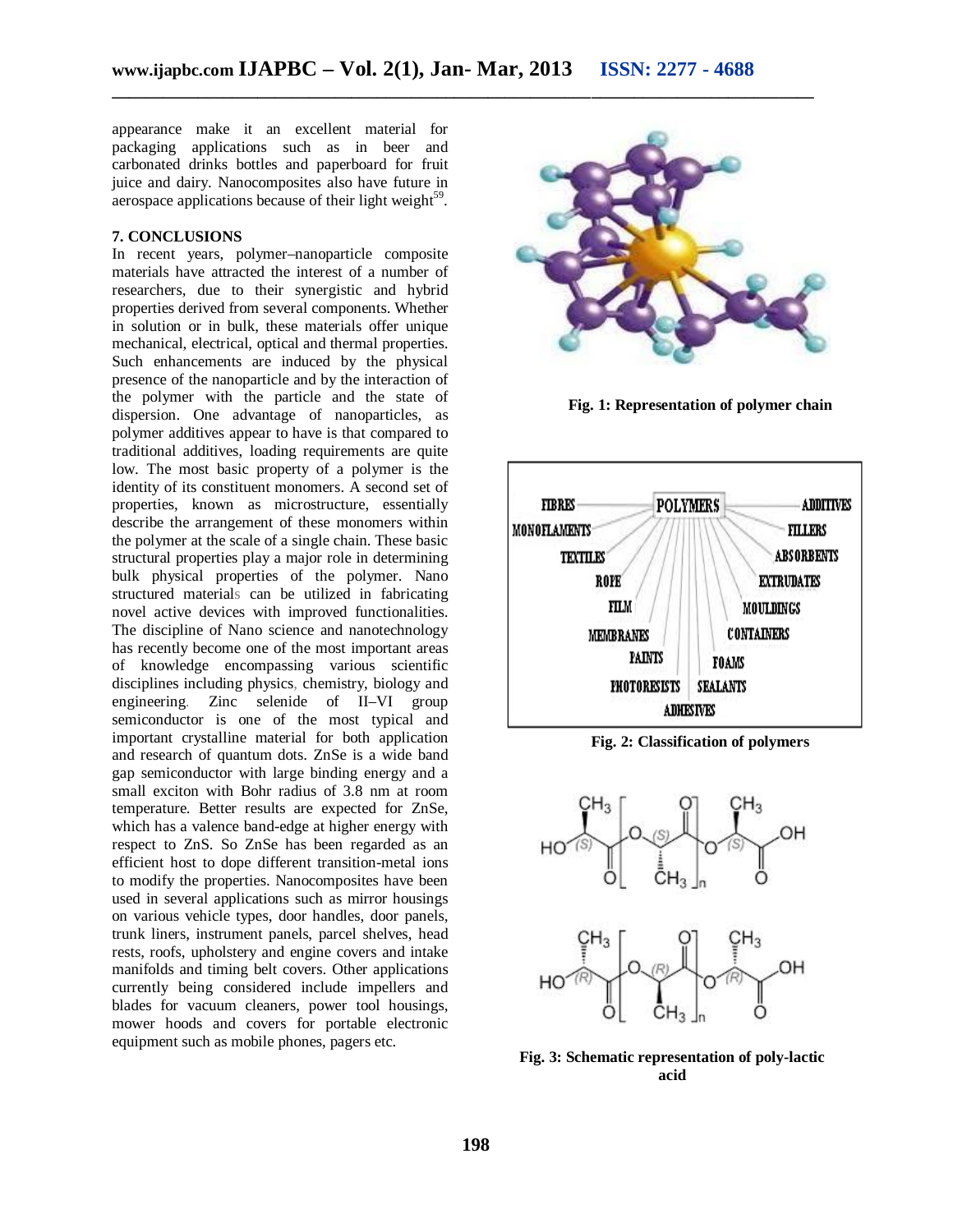#### **ACKNOWLEDGEMENTS**

The author (M. C. Rao) is thankful to UGC for providing the financial assistance through Major Research Project (Link No. F. No. 40-24/2011(SR))

#### **REFERENCES**

- 1. Painter CP, Coleman MM, "Fundamentals of Polymer Science", an introductory text. Lancaster, Pa. Technomic Pub. Co.1997.
- 2. Nielsen LE, Landel RF, "Mechanical Properties of Polymers", Reinhold, New York, 1994.
- 3. Pasch H, Trathnigg B, "HPLC of Polymers", Springer, Berlin, 1997.
- 4. Ward TC, J. Chem. Ed. 1981;58: 867-873.
- 5. Schmidt G, Malwitz MM, Cur. Opinion in Colloid and Interface Sci. 2003;8: 103–108.
- 6. M. F. Humphreys, The use of polymer composites in construction, 2003.
- 7. Kikuchi A, Okano T. Prog. Polym. Sci. 2002;27:1165–1193.
- 8. Leclercq L, Boustta M, Vert M, J. Drug Target 2003;11:129–138.
- 9. Filipcsei G, Feher J, Zrinyi M, Electric field sensitive neutral polymer gels, J. Mol. Struct. 2000;554:109-117.
- 10. Zrinyi M, Intelligent polymer gels controlled by magnetic fields, Colloid Polym. Sci. 2000;278:98-103.
- 11. Taylor LD, Gerankowski LD, J. Polym. Sci. Polym. Chem. Ed. 1975;13:2551–2570.
- 12. Srinivasan R, Banton VM, Appl. Phys. Lett. 1982;41:576-585.
- 13. Kawamura Y, Toyoda K, Namba S, Appl. Phys. Lett. 1982;40:374-382.
- 14. Bauerle D, Laser Processing and Chemistry, 3rd edn. Springer-Verlag, Berlin 2000.
- 15. Suzuki K, Matsuda M, Ogino T, Hayashi N, Terabayashi T, Amemiya K, Proc. SPIE. 1997;98:2992-3002.
- 16. Lippert T, Stebani J, Ihlemann J, Nuyken O, Wokaun A, Angew. Makromol. Chem. 1993;97:206-213.
- 17. Lippert T, Hauer M, Phipps CR, Wokaun A, Appl. Phys. A 2003;77:259-264.
- 18. Baeurle SA, J. Math. Chem. 2009;46:363- 369.
- 19. Gennes D, Gilles P, "Scaling concepts in polymer physics". N.Y. Ithaca: Cornell University Press, 1997.
- 20. Schmidt G, Malwitz MM, Cur. Opinion in Colloid and Interface Sci. 2003;8:103-108.
- 21. Plastics Desk Top Data Bank 1986:803-837.
- 22. Modern Plastics Encyclopedia-Eng. Data Bank, McGraw-Hill, New York, 1977:453- 708.
- 23. Plastics Technology Manufacturing Hdbk and Buyer's Guide, 1986:358-740.
- 24. John DL, Wilkerson GW, Jaramillo JG , Appl. Opt. 1979;18:1842-1846.
- 25. Smith DC, Alpert, N. R. L. Report, 1951:3924.
- 26. Kagarise RE, Weinberger LA, N. R. L. Report, 1954:4369.
- 27. Lagreve F, Feller JF, Linossier I, Levesque G, Polym. Engg. Sci. 2001;41:1124-1132.
- 28. Omastova M, Pionteck J, Kosina S, J. Eur. Polym. 1996;32:681-689.
- 29. Cao Y, Smith P, Heeger AJ, Synthetic Metals, 1993;55:3514-3519.
- 30. Becker H, Spreitzer H, Kreuder W, Synthetic Metals, 2001;122:105-110.
- 31. Bohwon K, Koncar V, Devaux E, J. AUTEX, 2004;4:9-13.
- 32. Foulger SH, J. Appl. Polymer Sci. 1999;72:1573-1581.
- 33. Gul VE, Shenfill LZ. Conductive polymer composites, Moskow: Khimia; 1984 (in Russian).
- 34. Lux F, J. Mater. Sci. 1993;28:285-301.
- 35. Mamunya YP, Davydenko VV, Pissis P, Lebedev EV, J. Eur. Polym.2002;38:1887- 1897.
- 36. Kurabayashi K, Inter. J. Thermophy. 2001;22:277-288.
- 37. Sperling LH, Polymer News, 1987;132:332.
- 38. Jain PC, Jain M, "A text book of Engineering Chemistry, 15th Ed., 2005.
- 39. Kityk IV, Kasperczyk J, Sahraoui B, Yasinskii MF, Polymers, 1997;38:4803- 4811.
- 40. Tervoort TA, Visjager JF, Smith P, J. Fluorine Chem. 2002;114(2):133-137.
- 41. Tervoort TA, Visjager JF, Smith P., Macromolecules. 2002;35(22):8467-8471.
- 42. Smith P, Lemstra PJ, Kalb B, Pennings AJ., Polym. Bull. 1979;1(11):733–736.
- 43. Smith P, Lemstra PJ, Polymer, 1980;21(11):1341-1353.
- 44. Aymonier C, Schlotterbeck U, Antonietti L, Zacharias P, Thomann R, Tiller, Mecking S, Chem. Commu. 2002;8:3018- 3024.
- 45. Gedde UW, "Polymer Physics", Chapman, Hall, London, 1995.
- 46. Zhang QA, Ding J, Shen YL, Chen DP, Zhou QL, Chen QX, He ZW, Qiu JR, J. Alloys Compd. 2010;508:L13–L15.